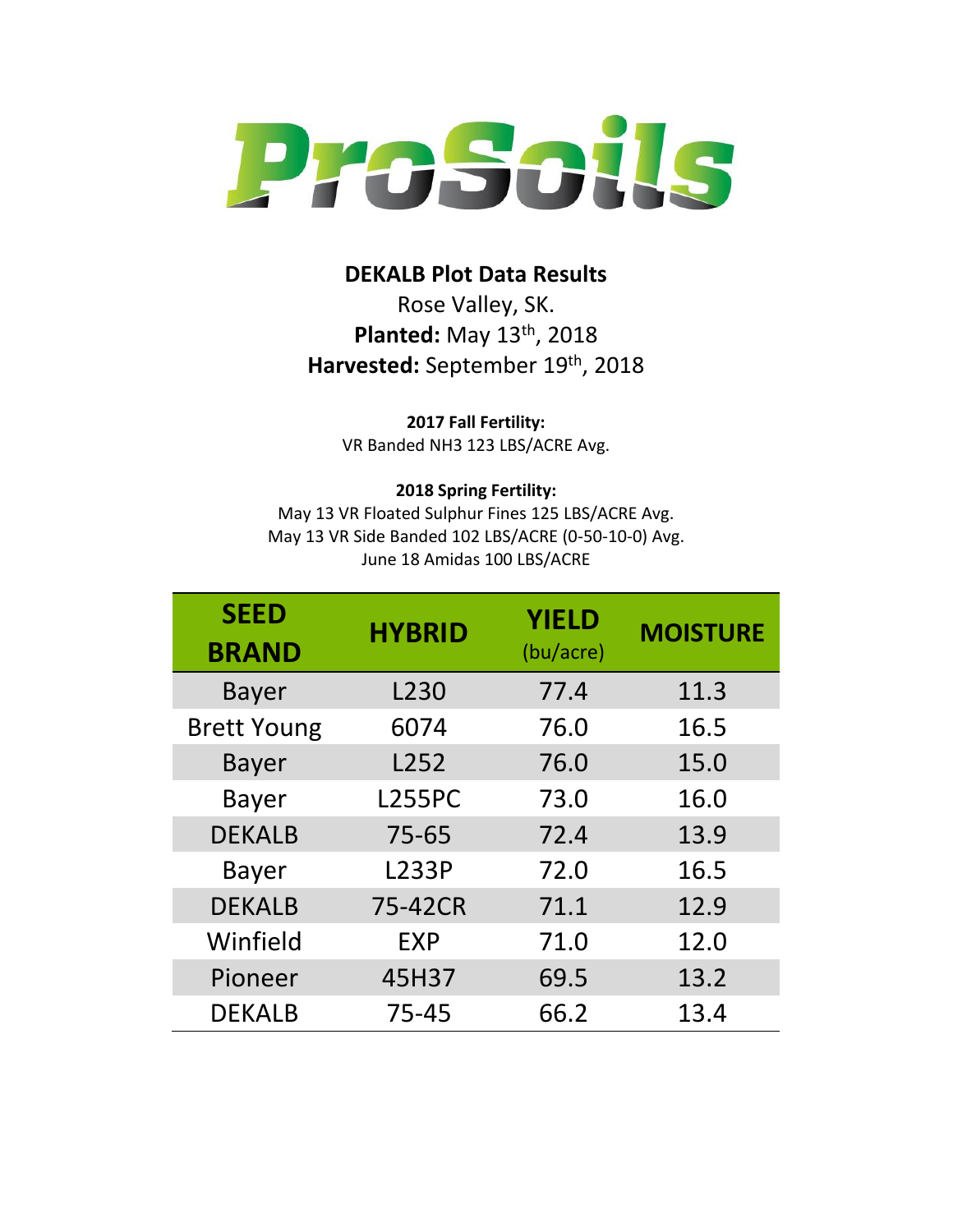

## DEKALB Plot Data Results Rose Valley, SK. **Planted:** May 13<sup>th</sup>, 2017 **Harvested:** September 8 th, 2017

| <b>SEED</b><br><b>BRAND</b> | <b>HYBRID</b> | <b>YIELD</b><br>(bu/acre)<br><b>YLD</b> | <b>MOISTURE</b> | <b>EASE OF</b><br><b>HARVEST</b><br>(Scale 1-10) |
|-----------------------------|---------------|-----------------------------------------|-----------------|--------------------------------------------------|
| <b>Brett Young</b>          | 6074          | 70.7                                    | 11.2            | 5                                                |
| <b>DEKALB</b>               | $75 - 65$     | 67.6                                    | 3.5             | 10                                               |
| <b>Bayer</b>                | L252          | 67.0                                    | 10.2            | 6                                                |
| <b>Bayer</b>                | <b>L233P</b>  | 66.3                                    | 7.8             | 10                                               |
| <b>DEKALB</b>               | 74-44         | 64.5                                    | 4.9             | 8                                                |
| <b>Bayer</b>                | <b>L140P</b>  | 63.9                                    | 8.3             | 7                                                |
| Pioneer                     | 45M35         | 63.3                                    | 7.6             | 7                                                |
| <b>DEKALB</b>               | 75-42CR       | 62.8                                    | 6.2             | 7                                                |
| Pioneer                     | 45CS40        | 62.0                                    | 9.2             | 6                                                |
| Bayer                       | L230          | 59.6                                    | 8.2             | 7.5                                              |

\*EASE OF HARVEST:

- Based on a scale rating of 1 through 10
- $\bullet$  1 = Toughest to thresh : 10 = Easiest to thresh
- This scale was rated by the combine operator